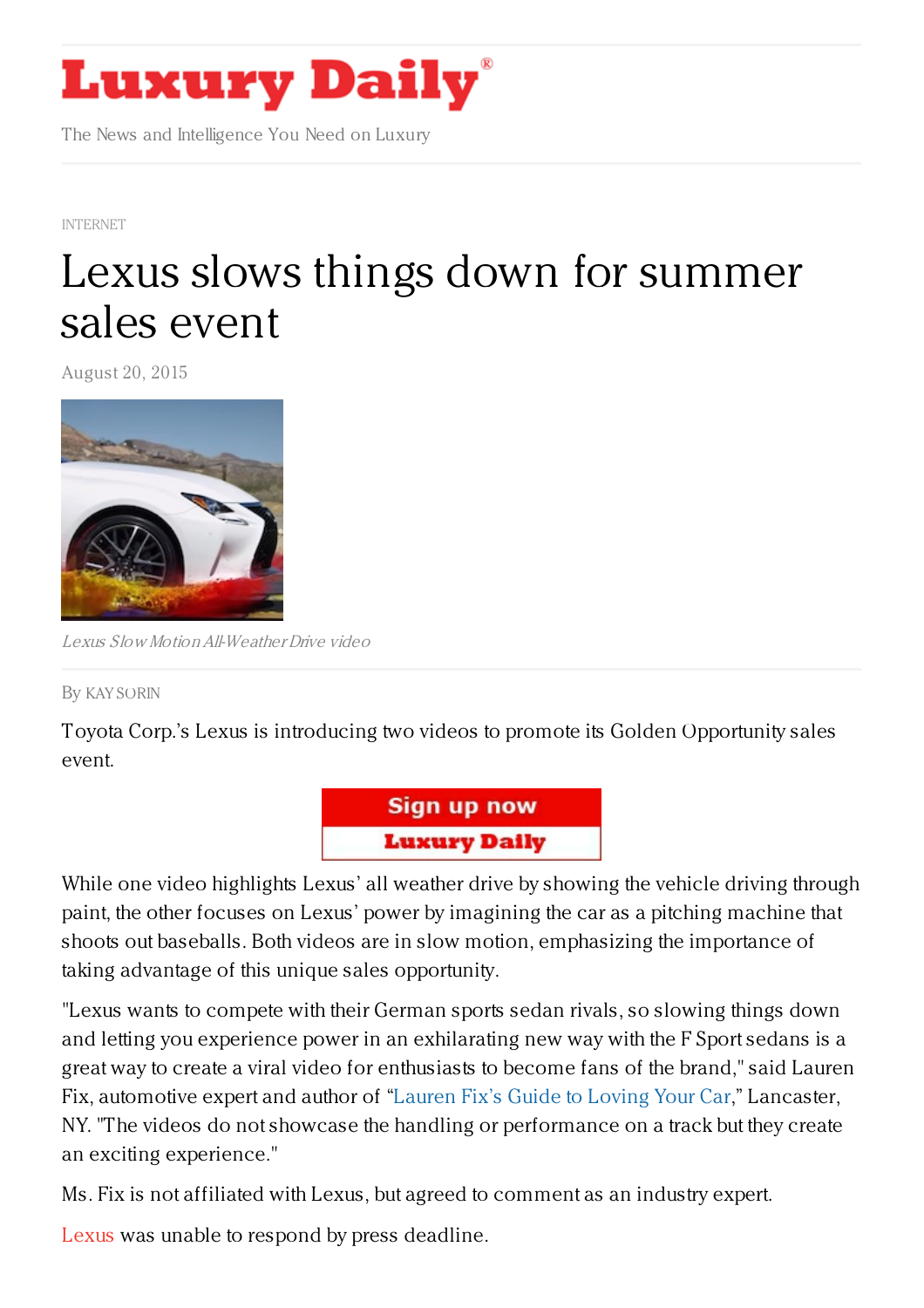## Slow it down

Lexus emphasized that its Golden Opportunity sales event is only available for a limited time by using slow motion. This not only spurs consumers to move quickly, but also showcases the car's features in detail.



Lexus entices consumers with Golden Opportunity sales event

The first video, titled "Slow Motion: Lexus RC 350 F Sport With All-Weather Drive," depicts the car speeding quickly through trays of paint on the ground. It then shows the same thing in slow motion to emphasize how easily the tires are able to handle the slippery surface.

As the car emerges, the video urges the viewer to "turn every ride into a thrill ride." The slogan recalls the beginning of the video, reminding the consumer of the RC 350's speed.

Embedded Video: <https://www.youtube.com/embed/ZedCRoAtwfc>

## Slow Motion: Lexus RC 350 F Sport With All-Weather Drive

The second video, "Slow Motion: Lexus is F Sport Power," follows the same formula, showing a flurry of baseballs as they shoot from underneath the car's wheel and shatter a plane of glass. Afterward, the same event is shown in slow motion, with focus on the tire to display the car's power and performance.

Watching in slow motion, the viewer can see as a baseball is positioned in front of the car's wheel, which then spins quickly, propelling the ball forward into the air as if it were a pitching machine. The baseball shoots toward a pane of glass and shatters it, spraying shards of glass.

Together the slow motion videos serve to remind consumers that the Golden Opportunity sales event is quickly passing, while also showcasing the RC 350's premier selling points.

Embedded Video: [https://www.youtube.com/embed/K\\_8M9\\_RI8xY](https://www.youtube.com/embed/K_8M9_RI8xY)

## Slow Motion: Lexus is F Sport Power

Slow and steady

Other automakers have also used slow motion to capture consumers' attention and highlight unique features.